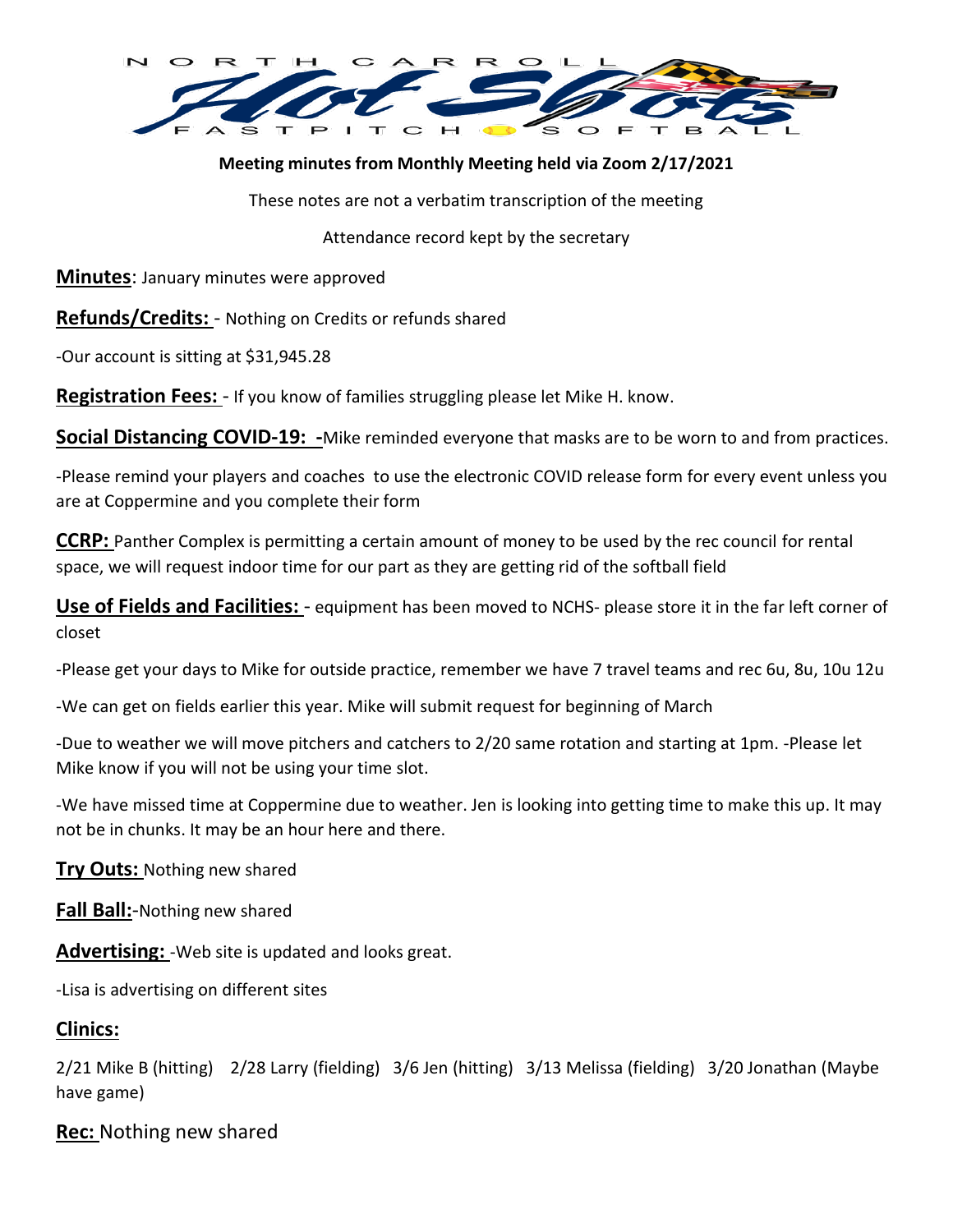**Fields and Equipment:** - Mike put in a request for the Spring self help -dirt for all fields, pad for Panther Park Shed, Backstop with overhang for B and C -If we only get part of the funding Mike will prioritize the needs -Panther Park- a shed Frank will work with Dave to make arrangements.

-home plates are back ordered

-We will schedule a couple of field days

**Scholarship:** - Nothing New shared

**Fundraising:**

**Crab Sale/Feast:** - Nothing new shared

**Golf Tournament 10/1/21:** -Nothing new shared

**Calendar Raffle February 2021:** Going well- sold 375 tickets – should make btw \$5000 and \$5500

-We are only posting the winning number as people are possibly giving their prizes as gifts

**Spring Fundraiser:** Nothing New Shared

**Tournaments:** -Please consider signing up for the Westminster tournament as this is a fundraiser for a child with cancer. They have supported our tournaments. 4/17& 18

-For the Hot Shots tournaments we have 6 at 10u 13 at 12u 7 at 14u 20 at 16/18u

**Background Checks:** -Please make sure that you complete the background check and the volunteer registration form. Both need to be completed.

**Uniforms:** Team stored closed. Items should be ordered this week – could take 4-6 weeks to get things in

-Drea will have full sets of extra jerseys

-An email will be out soon with a sizing chart for new coaches shirts

**Spirit Wear:** Team store closed

**CPR:** Nothing New shared

**Donations:** Nothing New Shared

**Mason Dixon: -**Organizations are still working on getting things together and joining

**CML**:- Don't forget to register

**USSSA: -**Make sure you complete your background checks and get your rosters updated

-Don't forget to register for your tournaments

**For the Good of the group:** - Vince would like to spear head a Hot Shots Hall of Fame for teams